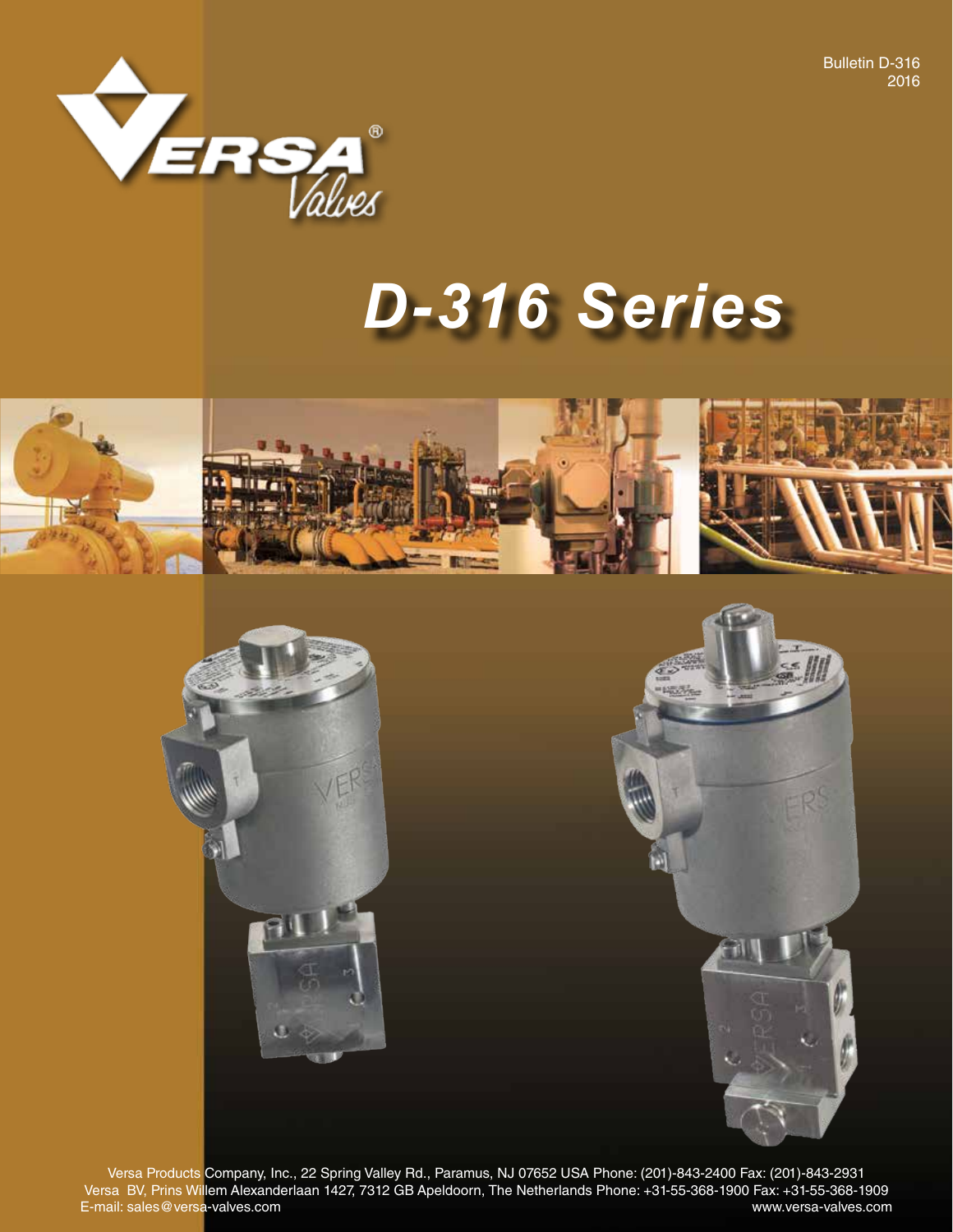## **The D-316 Series**

The Versa Products Company D-316 Series valve is a high performance high flow direct acting solenoid valve. Designed as a 3-way (3/2), it is a true multipurpose/universal flow valve. A "bubble tight" valve throughout it's complete operating range and cycle life. Suitable for air, natural gas and hydraulic media. High performance stainless steels make the D-316 Series an ideal choice for the harshest environments. The D-316 can be configured for full NACE compliance. Designed for ease of installation and field serviceability make the D-316 the choice for all applications.

#### **Solenoid Position**

Solenoid housing rotates 360°without need for tools, disassembly or valve re-adjustment. Reduced installed cost/labor.

#### **Internal Vent**

The valve internals are sealed off from outside, providing protection from the harshest environmental conditions.

#### **Optimized coil design**

The D-316 high performance coil allows maximum pull in force vs low power consumption. Low power consumption.

#### **Electrical Connections**

The D-316 high performance valve can be mounted in any orientation for simplified cable installation and connection. High temperature rated terminal strip is included. Simplifying wiring, mounting, installation and serviceability.

#### **Direct Acting Solenoid Design**

The D-316 solenoid valves utilize a high performance direct acting solenoid for the perfect balance of flow, power and size.

#### **Encapsulated Class H coil**

Offer Moisture resistant and enhanced heat dissipation. Standard Class H coil offers high temperature ratings. Long product life in the most severe environments.

#### **Poppet**

Universal high flow balanced poppet design is maximized through a unique sealing design. The balanced design assures no false shifts due to pressure spikes regardless of application pressures. Universal flow provides all functions in one valve.



'O' Ring sealing for solenoid enclosure. Fully weather protected

integral junction box for IP66/67/68 rating and NEMA 6P, prolonged submersible. Assures long trouble free life in wet environments.

**Solenoid Sealing**

#### **O Ring Poppet sealing**

Positive "Bubble Tight" sealing via standard `O' rings. No custom or flat gaskets only readily available standard FKM `O' rings. A variety seal materials are available offering media and temperature flexibility.

#### **Corrosion resistant materials**

Standard materials are 316L stainless steel for compatibly with the widest range of medias in almost any service.

#### **Simple maintenance** Replace coil and or seals

without removing the valve from system tubing/piping.

**Agency Approvals** The D-316 Series meets world wide hazardous area regulations and standards.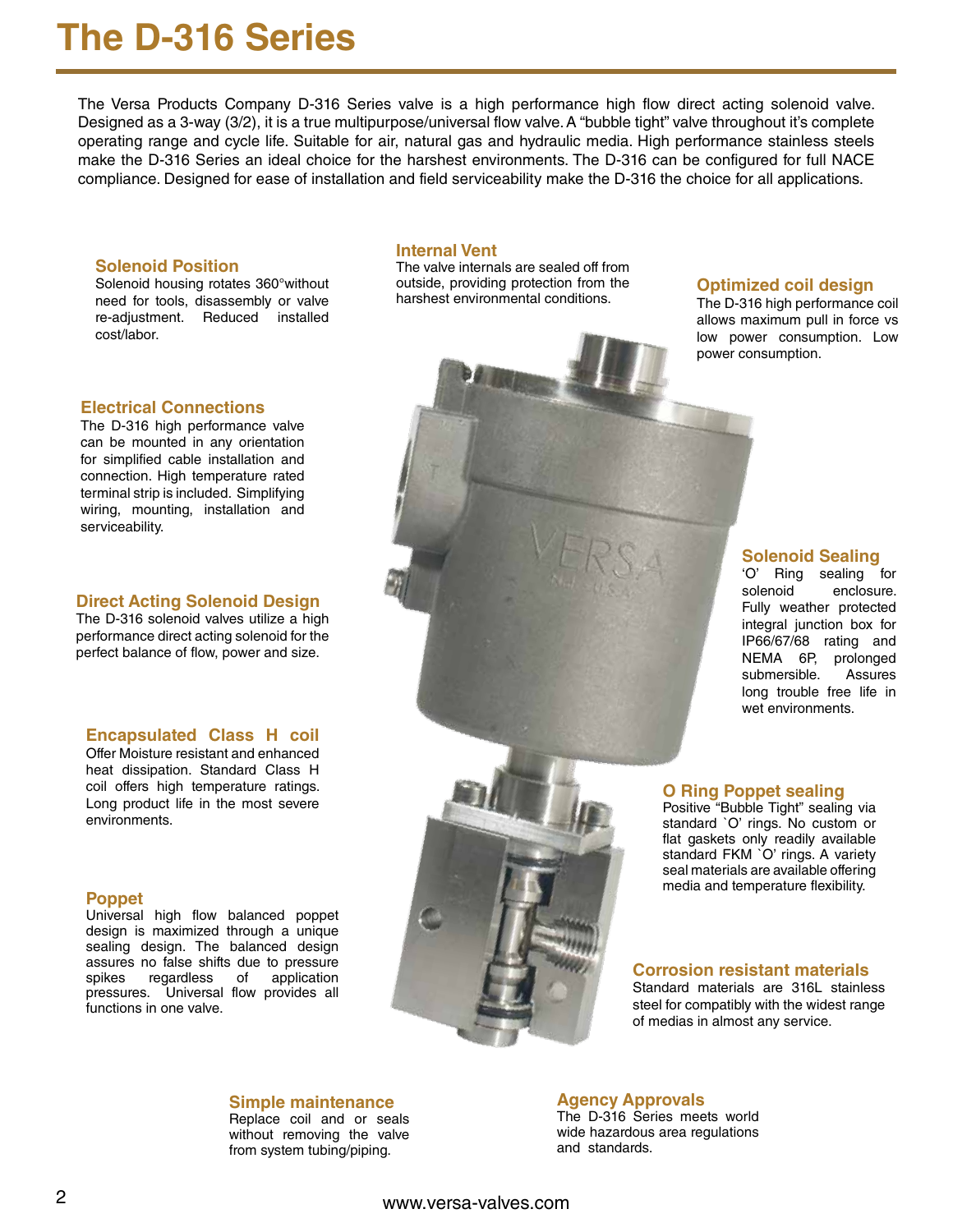

| Actuation:         |
|--------------------|
| Function:          |
| Media:             |
| Pressure:          |
| Flow:              |
| <b>Tomporaturo</b> |

Port size:  $\frac{1}{4}$ " npt

Voltage/Power:

Voltage Power **Ordering code** Solenoid actuated, spring return 3/2, 3-Way, 2 Position, universal flow Pneumatic, Air/Inert gas and Hydraulic vac to 175psi (vac to 12 bar)  $0.8 \,$  Cv Temperature:  $+4^{\circ}$ F to 194 $^{\circ}$ F (-20 $^{\circ}$ C to 90 $^{\circ}$ C) -40°F to 194°F (-40°C to 90°C), low temp buna option -44 For lower temperature consult factory

| Voltage        | Power     | Ordering code |                           |         |  |  |  |  |
|----------------|-----------|---------------|---------------------------|---------|--|--|--|--|
|                |           | DC            | AC 60 Hz $\vert$ AC 50 Hz |         |  |  |  |  |
| 12 VDC         |           | $-D012$       |                           |         |  |  |  |  |
| 24 VDC         | 2.6 watts | -D024         |                           |         |  |  |  |  |
| <b>125 VDC</b> |           | $-D125$       |                           |         |  |  |  |  |
| 110/120 VAC    | 3.1 watts |               | -A120                     | $-E110$ |  |  |  |  |
| 220/240 VAC    |           |               | $-A240$                   | $-E220$ |  |  |  |  |



DSM-3301-316-M-XXDS-D024 DSM-3301-316-M5R-XXDS-D024

Coil class: H Class Surge protection: None, standard

Materials of construction\*:

 Diode, suffix -303D. DC only Metal-oxide varistor (MOV), suffix -303. AC or DC Connections: ½" NPT or M20 conduit hub Ingress protection: IP66/67/68 & NEMA 4, 4X & 6P

> Body: 316L Stainless Steel Poppet: 316L Stainless Steel Coil Housing: 316L Stainless Steel Coil: Epoxy molded Seals FMK: Fluorocarbon, standard



\*All valve components comply with NACE MR0175 except for main spring which is 316 stainless steel. For full NACE compliance, add option -NA for Inconel spring.

### **Solenoid Type**

| Solenoid Type                                | <b>Suffix Number</b> | Rating                                                                            | Agency                    | Connection          |  |
|----------------------------------------------|----------------------|-----------------------------------------------------------------------------------|---------------------------|---------------------|--|
| World solenoid                               | -XDDS                | Ex II 2 G D<br>$Ex$ de IIC $T^*$ Gb<br>Ex tb IIIC IP66 $T^{\ast}$ °C Db           | <b>ATEX</b><br><b>IEC</b> | M <sub>20</sub>     |  |
|                                              |                      | CI, I Zn 1, A/Ex d e IIC TYPE 4x, 6P, IP66<br>CI, II, Zn 21, A/Ex td A21, DIP A21 | $_{c}$ CSA $_{\text{us}}$ |                     |  |
| World Solenoid with North<br>American rating | -XDDT                | Ex II 2 G D<br>$Ex$ d e IIC $T^*$ Gb<br>Ex tb IIIC $T^*$ °C Db                    | <b>ATEX</b><br>IEC.       | $\frac{1}{2}$ " NPT |  |
|                                              |                      | Class I Div I Grp B, C & D<br>Class I Div II Grp E, F & G                         | $_{c}$ CSA <sub>us</sub>  |                     |  |

### **ValveType - Options**

| Valve Type & Options                                                  | <b>Part Number</b>           | Weight           |
|-----------------------------------------------------------------------|------------------------------|------------------|
| Solenoid Operated-Spring return                                       | DSM-3301-316-XDD*-(**)       | 5.1 lbs (2.3 kg) |
| Solenoid Operated-Spring return with Non-locking override             | DSM-3301-316-M-XDD*-(**)     | 5.2 lbs (2.4 kg) |
| Solenoid Operated-Spring return with Locking override                 | DSM-3301-316-M5R-XDD*-(**)   | 5.2 lbs (2.4 kg) |
| Solenoid Operated-Spring return with Latching reset                   | DSM-3301-316-XDD*-356BN-(**) | 5.4 lbs (2.4 kg) |
| Solenoid Operated-Spring return with Latching reset and manual button | DSM-3301-316-XDD*-356B-(**)  | 5.6 lbs (2.5 kg) |

\* Add solenoid code type from above. \*\*Add voltage code from above chart.